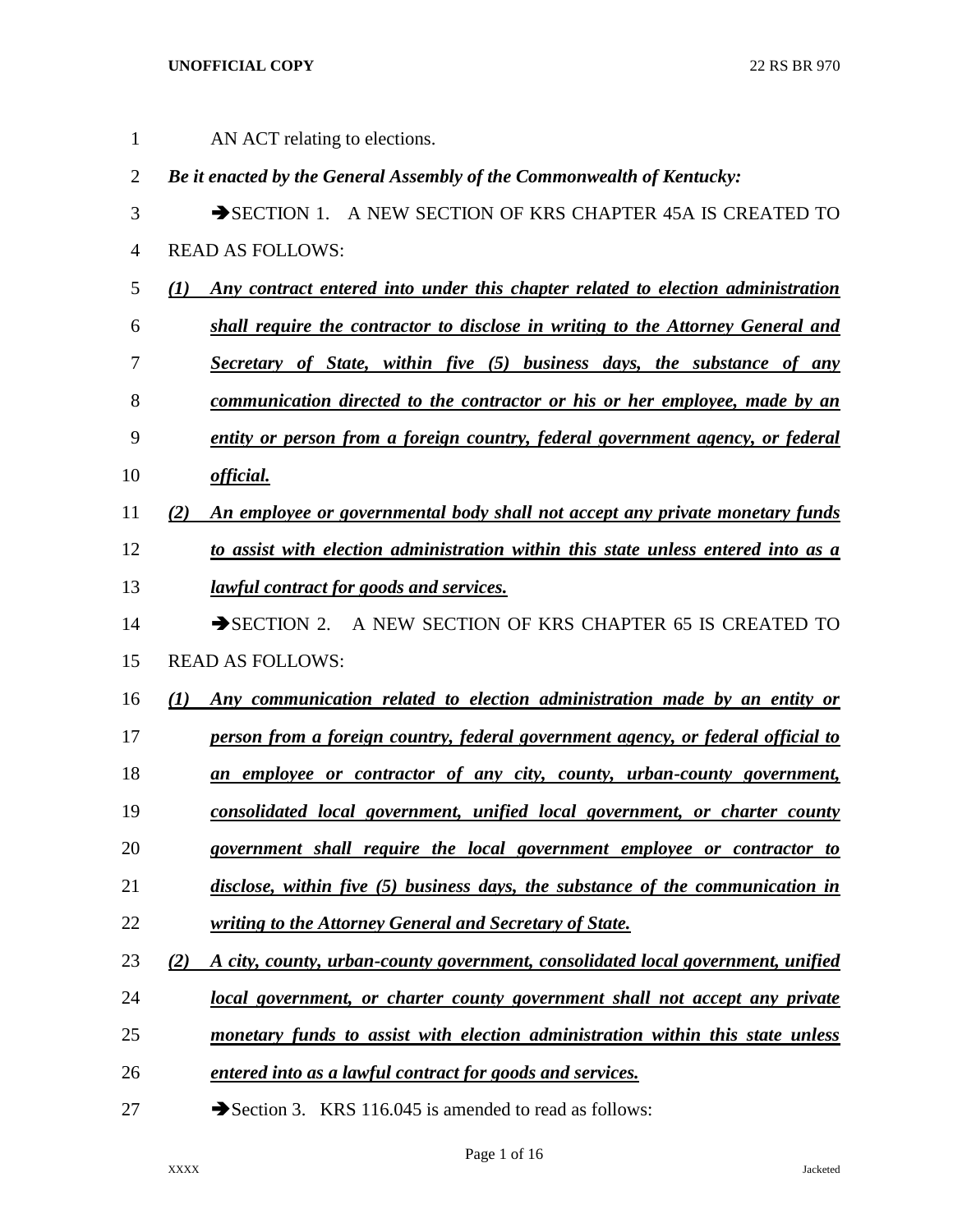(1) Any person may register as a voter during the period registration is open if he or she possesses, or will possess on the day of the next regular election, the qualifications set forth in KRS 116.025.

 (2) The county clerk shall cause all registration to be closed the fourth Tuesday preceding through the first Monday following any primary or general election, and the twenty-eight (28) days prior to and seven (7) days following any special election. If the last day of registration falls on a state or federal holiday, the period runs until the end of the next day which is not a Saturday or Sunday nor a state or federal holiday. During the period that registration is closed, the county clerk may accept and process registrations. Any voter who registers during the period that registration is closed, except for any registered voter who transfers his or her registration pursuant to KRS 116.085(2) or (3), shall not be permitted to vote in the upcoming election.

 (3) In all counties, the county clerk shall receive registrations, transfers, or changes of party affiliation at branch offices at any place in the county during those periods that the registration books are open except for those transfers pursuant to KRS 116.085(2) or 116.085(3). However, notice in the manner provided by KRS Chapter 424 shall be given at least three (3), but not more than fourteen (14), days in advance of the time and place of any branch registration, and ten (10) days' written notice shall be given to the county executive committee of each major political party in the county in which the branch registration is to be held.

- (4) Any person may register to vote or may change his or her party affiliation in any of the following ways:
- (a) In person;
- (b) By mail;

 (c) By means of the federal post card application, if the person is a resident of Kentucky and a member of the Armed Forces, or a dependent of members of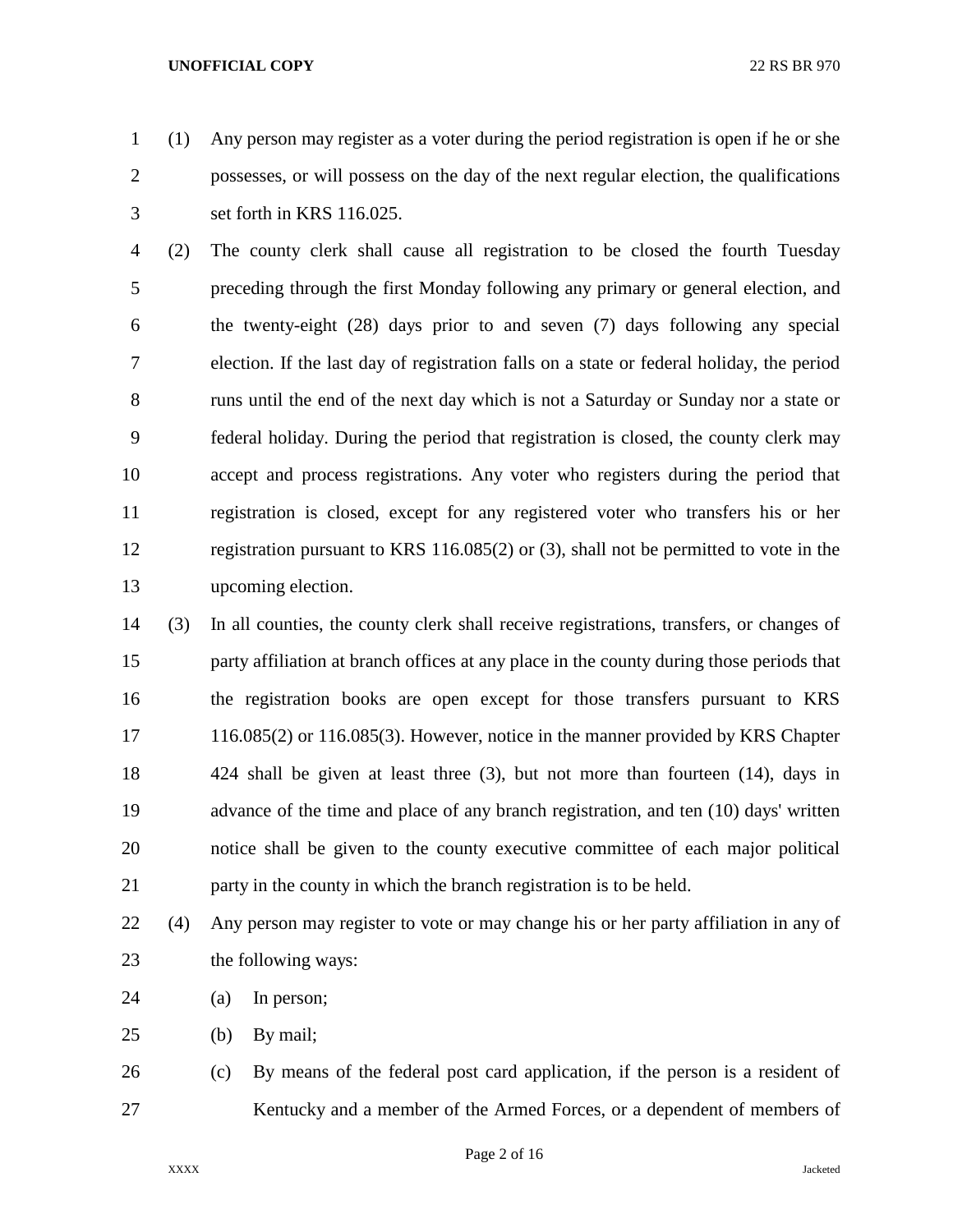the Armed Forces, or overseas citizen;

- (d) By mail-in application form prescribed by the Election Assistance Commission pursuant to the National Voter Registration Act of 1993; or
- (e) By other methods of registration, or reregistration, approved by the State Board of Elections, including the use of voluntary interested groups and political parties, under the proper supervision and directions of the county clerk, which may include door to door canvassing.
- (5) Upon receipt of the form prescribed by the State Board of Elections or the Election Assistance Commission pursuant to the National Voter Registration Act of 1993, properly filled out and signed by the applicant, the county clerk shall register the applicant.
- (6) Any individual or group shall have access to a reasonable number of voter registration forms including the mail-in application form prescribed by the Election Assistance Commission pursuant to the National Voter Registration Act of 1993 in the county clerk's office. The individual or group shall act under the proper supervision and directions of the county clerk and shall return these completed forms to the county clerk for official registration by the county clerk.
- (7) No later than December 31, 1994, the Transportation Cabinet shall equip all driver's license agencies to comply with the provisions of the National Voter Registration Act of 1993. The Secretary of State shall provide assistance and interpretation to the Transportation Cabinet in determining the requirements of the National Voter Registration Act of 1993.
- (8) The county clerk shall enter the specific party identification of the voter with a political party, political organization, or political group as defined in KRS 118.015, or independent status, as indicated by the voter on the voter registration form, into the statewide voter registration system. The State Board of Elections shall promulgate regulations under KRS Chapter 13A to provide for tracking of the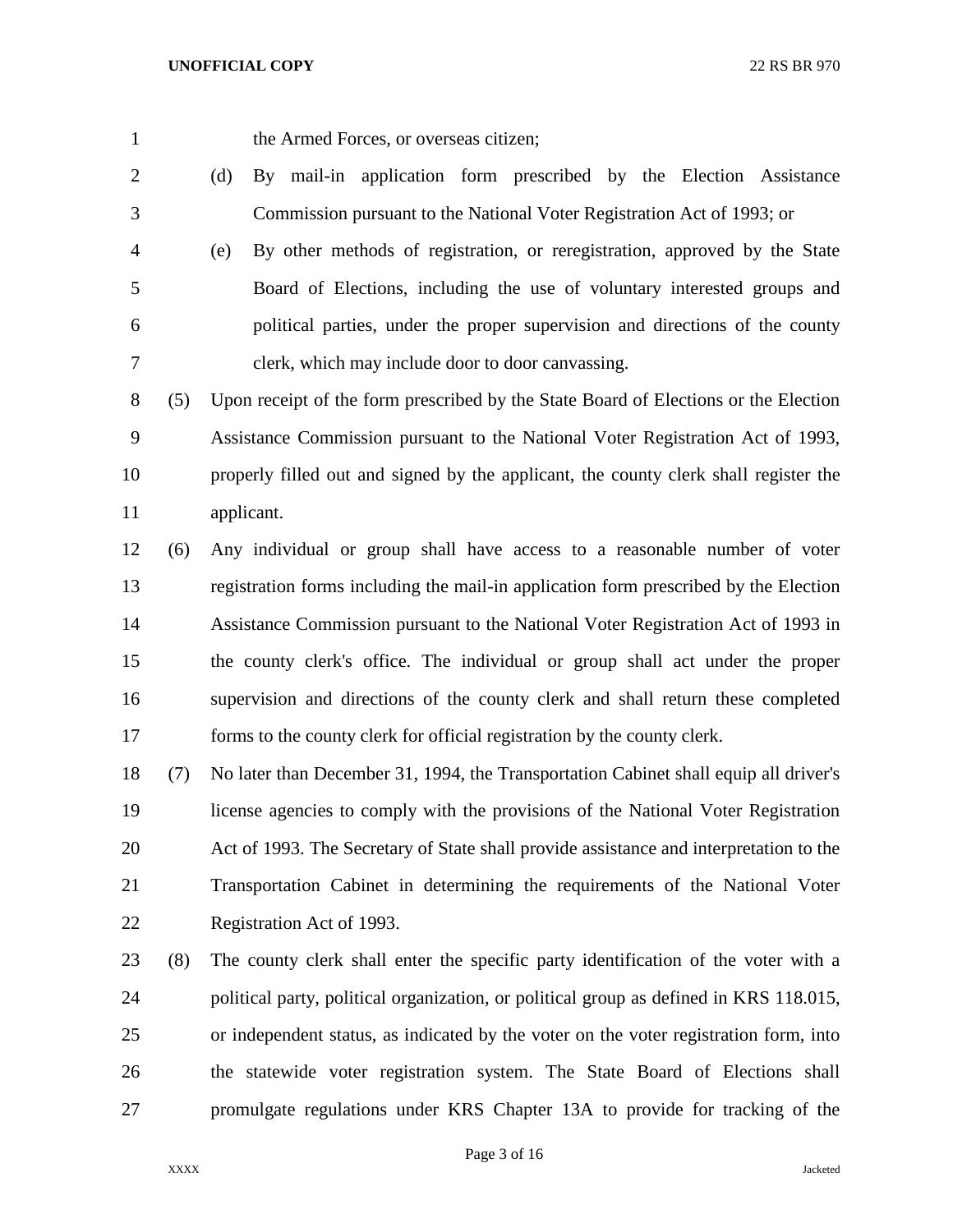| $\mathbf{1}$   |     |     | registration of voters identifying with political organizations and political groups as |
|----------------|-----|-----|-----------------------------------------------------------------------------------------|
| $\overline{2}$ |     |     | defined in KRS 118.015, and voters of independent status.                               |
| 3              | (9) |     | For purposes of voter registration, a county clerk or employee of any city, county,     |
| 4              |     |     | <u>urban-county government, consolidated local government, unified local</u>            |
| 5              |     |     | government, or charter county government shall not accept any private monetary          |
| 6              |     |     | <u>funds to assist with voter registration activities.</u>                              |
| 7              |     |     | Section 4. KRS 117.015 is amended to read as follows:                                   |
| 8              | (1) |     | There shall be a State Board of Elections that is an independent agency of state        |
| 9              |     |     | government, which shall administer the election laws of the state and supervise         |
| 10             |     |     | registration and purgation of voters within the state. The board:                       |
| 11             |     | (a) | May promulgate administrative regulations necessary to properly carry out its           |
| 12             |     |     | duties; $\frac{1}{2}$ and                                                               |
| 13             |     | (b) | Shall promulgate administrative regulations establishing a procedure for                |
| 14             |     |     | elections officials to follow when an election has been suspended or delayed            |
| 15             |     |     | as described in KRS 39A.100;                                                            |
| 16             |     | (c) | Shall not accept any private monetary funds for election administration                 |
| 17             |     |     | unless accepted as part of a valid contract for goods and services; and                 |
| 18             |     | (d) | Shall disclose in writing, within five (5) business days, to the Attorney               |
| 19             |     |     | General and Secretary of State any communication related to election                    |
| 20             |     |     | administration made by an entity or person from a foreign country, federal              |
| 21             |     |     | government agency, or federal official to an employee or member of the                  |
| 22             |     |     | <b>State Board of Elections.</b>                                                        |
| 23             | (2) |     | The board shall consist of the following:                                               |
| 24             |     | (a) | The Secretary of State, who shall be an ex officio, nonvoting member, and               |
| 25             |     |     | who shall also serve as the chief election official for the Commonwealth;               |
| 26             |     | (b) | Two (2) members appointed by the Governor as provided in subsection (6) of              |
| 27             |     |     | this section;                                                                           |

Page 4 of 16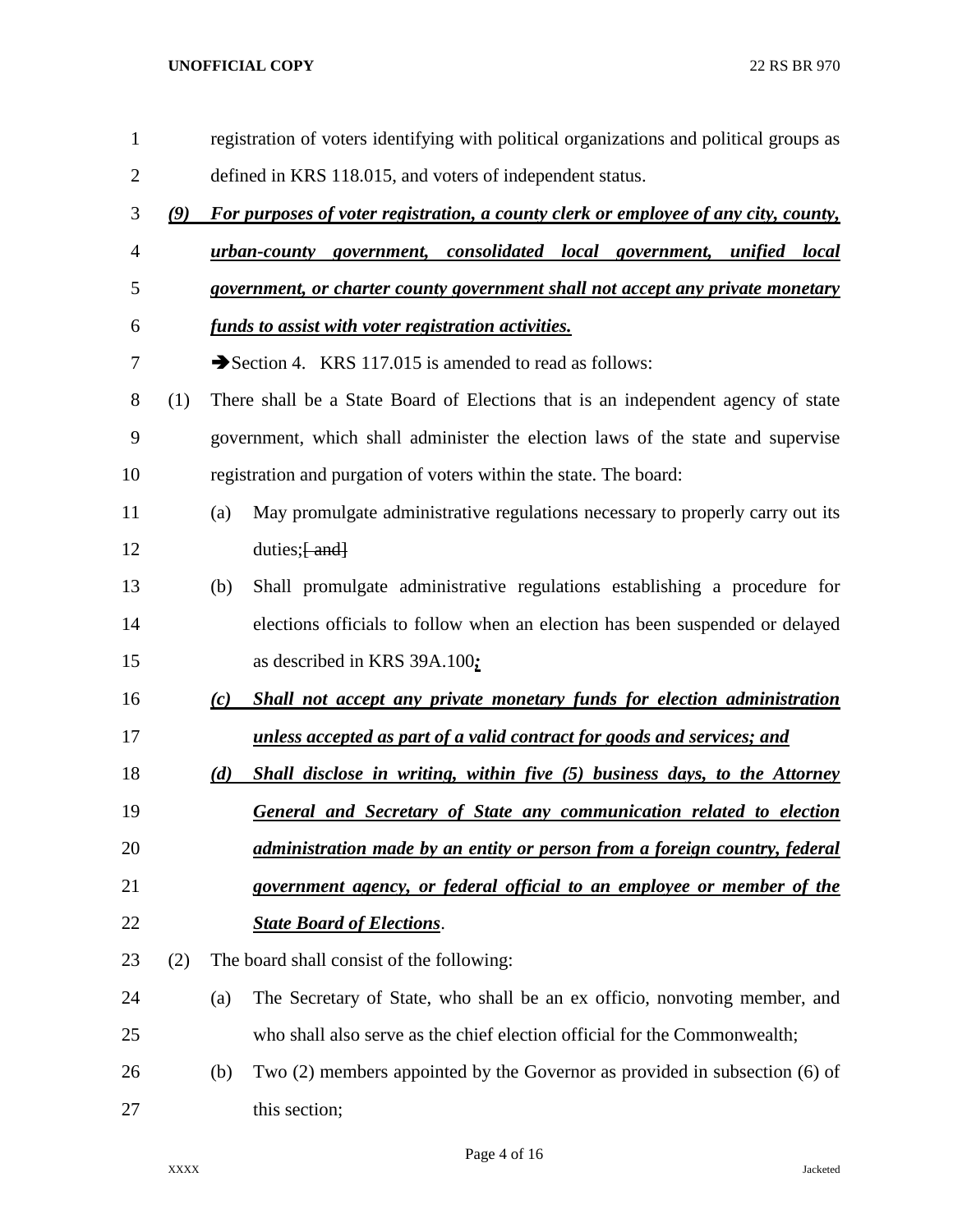- (c) Six (6) voting members appointed by the Governor as provided in subsection (5) of this section; and
- 
- (d) An executive director appointed in accordance with KRS 117.025, who may vote only to break a tie regarding selection of the chair of the board.

 (3) A chair of the board, who is a then-current voting member of the board, shall be elected as chair of the board by a majority of the voting members who serve on the board. The chair shall preside at the meetings of the board and vote on matters before the board.

- (4) The members shall serve for a term of four (4) years or until their successors are appointed. Members shall be at least twenty-five (25) years of age and qualified voters of this state. No appointed member shall be a candidate for public office or have been a candidate for public office for two (2) years prior to his or her appointment, except as provided in subsection (2)(b) of this section. No member of the board shall have been convicted of any election law offense.
- (5) Two (2) members shall be appointed by the Governor from a separate list of at least five (5) names submitted by the state central executive committee of each of the two (2) political parties that polled the largest vote in the last preceding election for state officials. The list shall be submitted to the Governor by February 15 of 1992, and the appointments of the Governor shall be made by April 1 of the same year. Two (2) separate lists shall be submitted to the Governor by August 15 of 1990 and every four (4) years thereafter, and two (2) appointments shall be made from these lists by September 15 of each year in which the lists are received.
- (6) Two (2) members shall be appointed by the Governor from a separate list of at least four (4) names submitted by the Kentucky County Clerk's Association of each of the two (2) political parties that polled the largest vote in the last preceding regular election for state officials. Each of the two (2) members appointed under this subsection shall be former county clerks and shall be voting members. The lists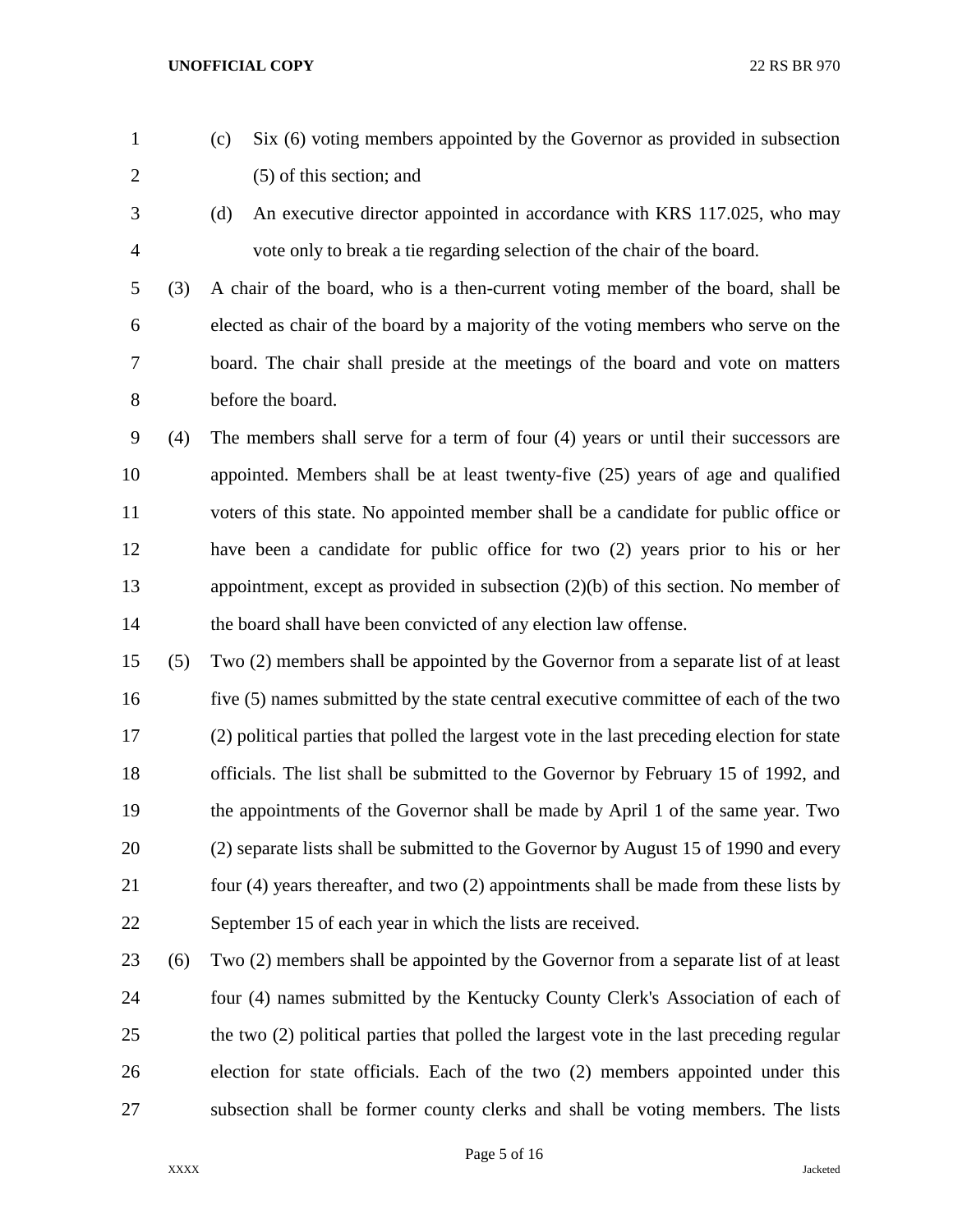required under this subsection shall be submitted to the Governor by July 15, 2019, and every four (4) years thereafter. The appointments made by the Governor under this subsection shall be made by August 15, 2019, and every four (4) years thereafter.

 (7) Vacancies shall be filled in the same manner as provided for original appointments, and the person appointed to fill the vacancy shall be of the same political party as his or her predecessor.

 (8) The board shall meet as often as necessary to carry out its duties and shall keep a record of its acts, orders, findings, and proceedings. A majority of the board shall constitute a quorum.

 (9) The members of the board shall be paid a reasonable sum to be fixed by the secretary of the Personnel Cabinet, with the approval of the secretary of the Finance and Administration Cabinet, and in addition, their expenses in attending board meetings. The compensation shall be paid out of the State Treasury upon requisition signed by the chair of the board and approved by the secretary of the Finance and Administration Cabinet.

17 Section 5. KRS 117.125 is amended to read as follows:

 Except for voting equipment that has been certified and in use on or before June 29, 2021, no voting system shall be approved for use after June 29, 2021, by the State Board of Elections, either upon initial examination or reexamination, unless the system has been certified under KRS 117.379 and is so constructed that it shall:

 (1) Ensure secrecy to the voter in the act of voting so that no person can see or know for whom any other voter has voted or is voting, except for those voters requiring assistance under KRS 117.255;

 (2) Permit votes to be cast for any candidate entitled to have his or her name printed upon the ballots at any primary, regular election, or special election, and for or against any public question entitled to be placed upon the ballots;

Page 6 of 16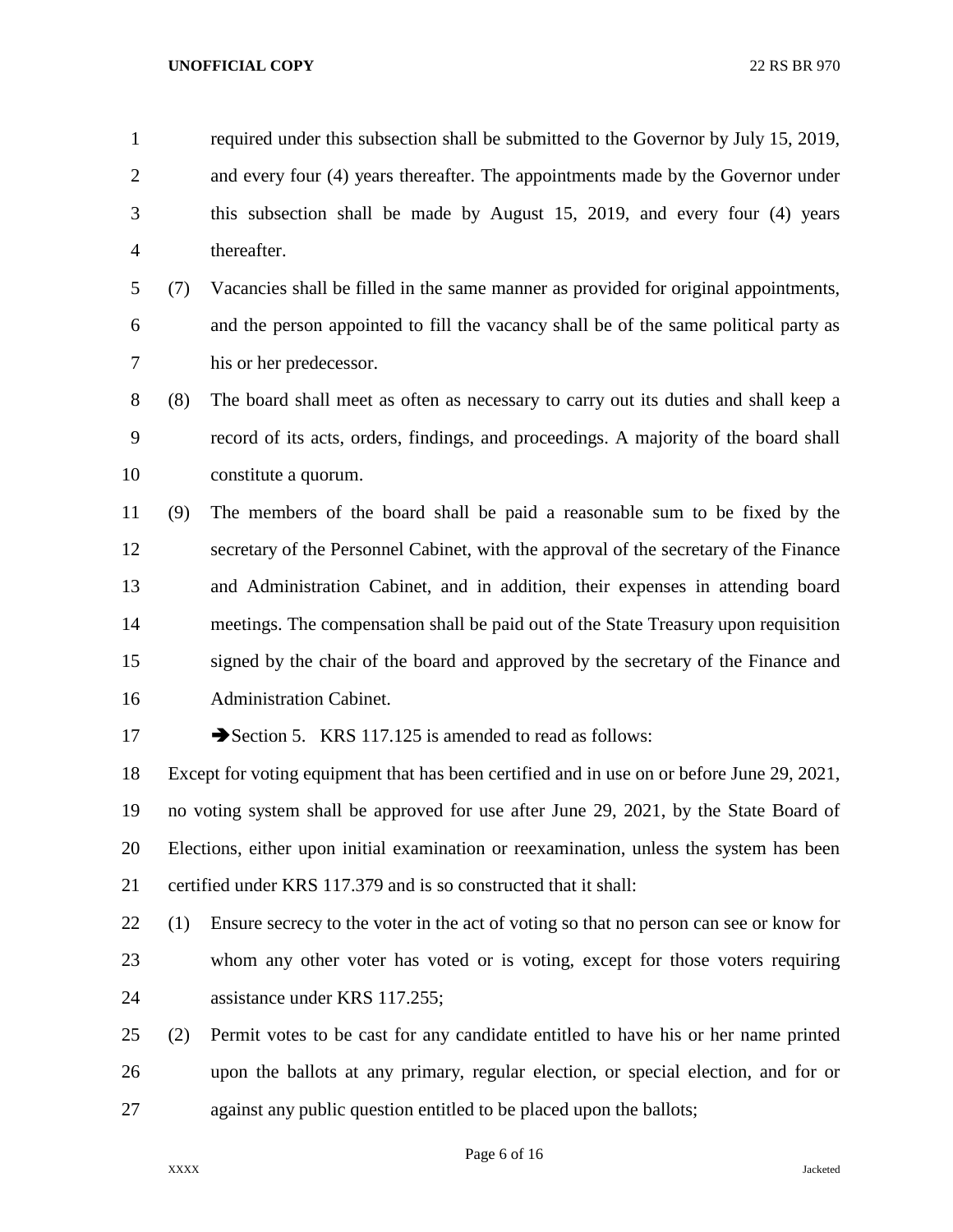| $\mathbf{1}$   | (3)        | Except at a primary, permit a voter to vote for all the candidates of one (1) party or        |
|----------------|------------|-----------------------------------------------------------------------------------------------|
| $\overline{2}$ |            | for one (1) or more candidates of every party having candidates entitled to be voted          |
| 3              |            | for, or for one (1) or more independent, political organization, or political group           |
| $\overline{4}$ |            | candidates;                                                                                   |
| 5              | (4)        | Permit a voter to vote for as many persons for an office as the voter is lawfully             |
| 6              |            | entitled to vote for, and no more;                                                            |
| $\tau$         | (5)        | Prevent a voter from voting for more persons for any office than the voter is entitled        |
| 8              |            | to vote for, and from voting for the same person, or for or against the same                  |
| 9              |            | question, more than once;                                                                     |
| 10             | (6)        | Permit a voter to vote for or against any question the voter may have the right to            |
| 11             |            | vote on, but no other;                                                                        |
| 12             | (7)        | Provide for a nonpartisan ballot;                                                             |
| 13             | (8)        | Be capable of being adjusted for use in a primary so that a voter may not vote for            |
| 14             |            | any person except those seeking nomination as candidates of the voter's party, as             |
| 15             |            | candidates for a nonpartisan office, or as candidates for an office of the Court of           |
| 16             |            | Justice;                                                                                      |
| 17             | (9)        | Permit each voter to vote for all the candidates for presidential electors of any party       |
| 18             |            | by one $(1)$ operation;                                                                       |
| 19             |            | (10) Permit each voter to vote, in any regular or special election, for any person for        |
| 20             |            | whom the voter desires to vote whose name does not appear upon the ballot by                  |
| 21             |            | providing a method of write-in voting;                                                        |
| 22             |            | (11) Be safe, efficient, and accurate in the conduct of elections, and correctly register and |
| 23             |            | accurately count all votes cast for each person, and for or against each public               |
| 24             |            | question;                                                                                     |
| 25             | $(12)$ (a) | Provide each voter an opportunity to verify votes recorded on the permanent                   |
| 26             |            | paper ballot, either visually or using assistive voting technology, by producing              |
| 27             |            | a voter-verified paper audit trail;                                                           |

Page 7 of 16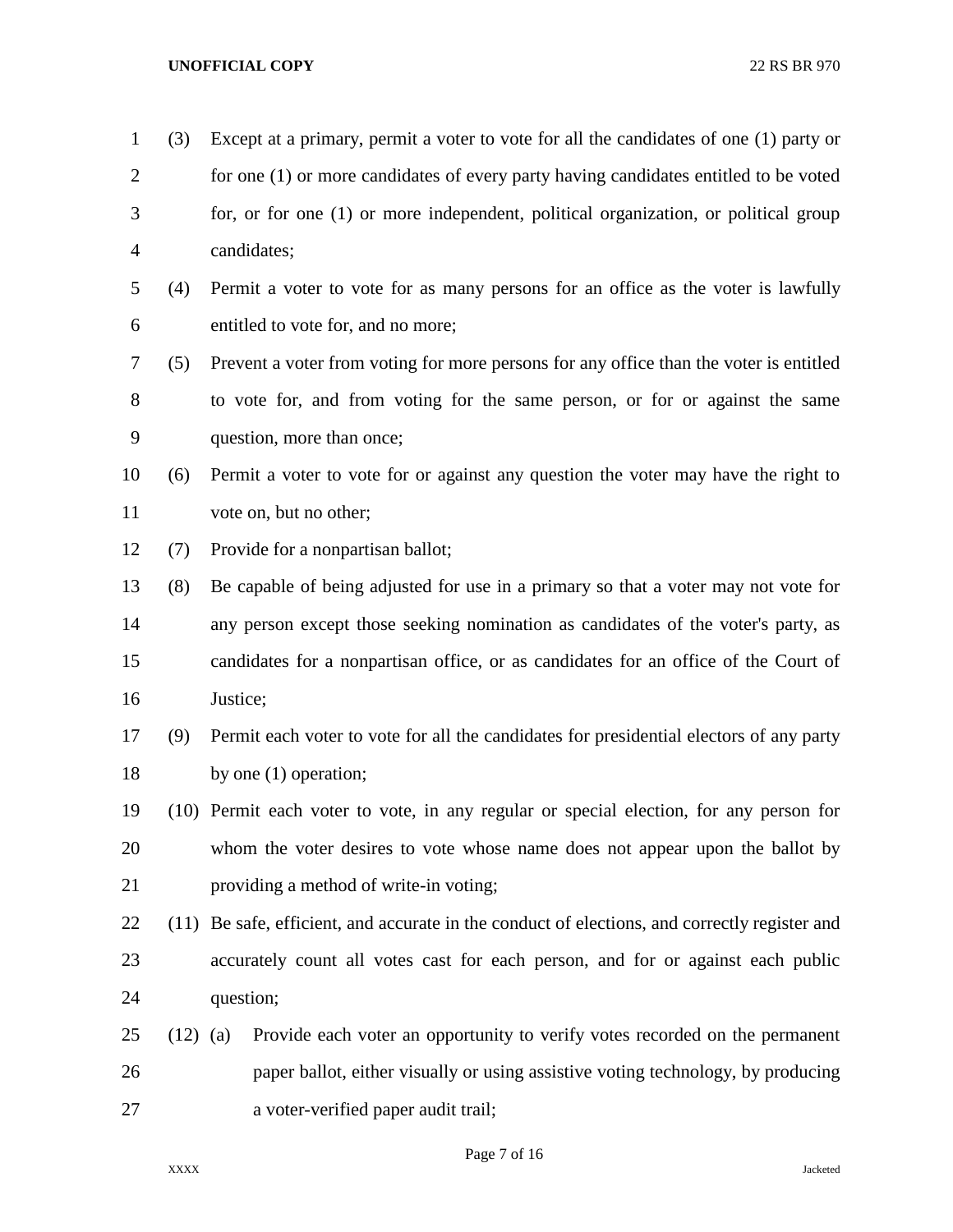| $\mathbf{1}$   | (b)      | Provide each voter an opportunity to change votes or correct any error before              |
|----------------|----------|--------------------------------------------------------------------------------------------|
| $\overline{2}$ |          | the voter's ballot is cast and counted; and                                                |
| 3              | (c)      | Provide a voter who spoils his or her ballot another ballot as provided under              |
| $\overline{4}$ |          | this chapter;                                                                              |
| 5              |          | (13) Use an individual, discrete, permanent, paper ballot cast by the voter for tabulating |
| 6              |          | purposes;                                                                                  |
| $\tau$         |          | (14) Preserve the paper ballot as an official record available for use in any audit or     |
| $8\,$          | recount; |                                                                                            |
| 9              |          | (15) Be suitably designed for the purpose used, constructed of a durable material, and     |
| 10             |          | safely transportable;                                                                      |
| 11             |          | (16) Be capable of determining whether the voting equipment has been unlocked and          |
| 12             |          | operated or adjusted in any manner after once being locked;                                |
| 13             |          | (17) Have a public counter with a register which is visible from the outside of the        |
| 14             |          | counter or device that will show at all times during an election how many persons          |
| 15             |          | have voted;                                                                                |
| 16             |          | (18) Have a protective cumulative counter indicating the number of votes cast for each     |
| 17             |          | person, and the votes cast for or against each public question which cannot be seen,       |
| 18             |          | reset, or tampered with without unlocking a covering device by a key or other              |
| 19             |          | security apparatus that cannot unlock any other part of the equipment, and which           |
| 20             |          | prevents changes to the cumulative counter once the system has been put into               |
| 21             |          | operation on the day of any election;                                                      |
| 22             |          | (19) Provide for the tabulating of votes at the precinct as required under KRS 117.275;    |
| 23             |          | (20) Provide locks or other security apparatus by which the operation of the voting        |
| 24             |          | equipment may be locked before the time for opening the polls and after the time           |
| 25             |          | for closing the polls;                                                                     |
| 26             |          | (21) Permit a voter to readily learn the method of operating it, to expeditiously cast a   |
| 27             |          | vote for all candidates and on all questions of the voter's choice, and when operated      |

Page 8 of 16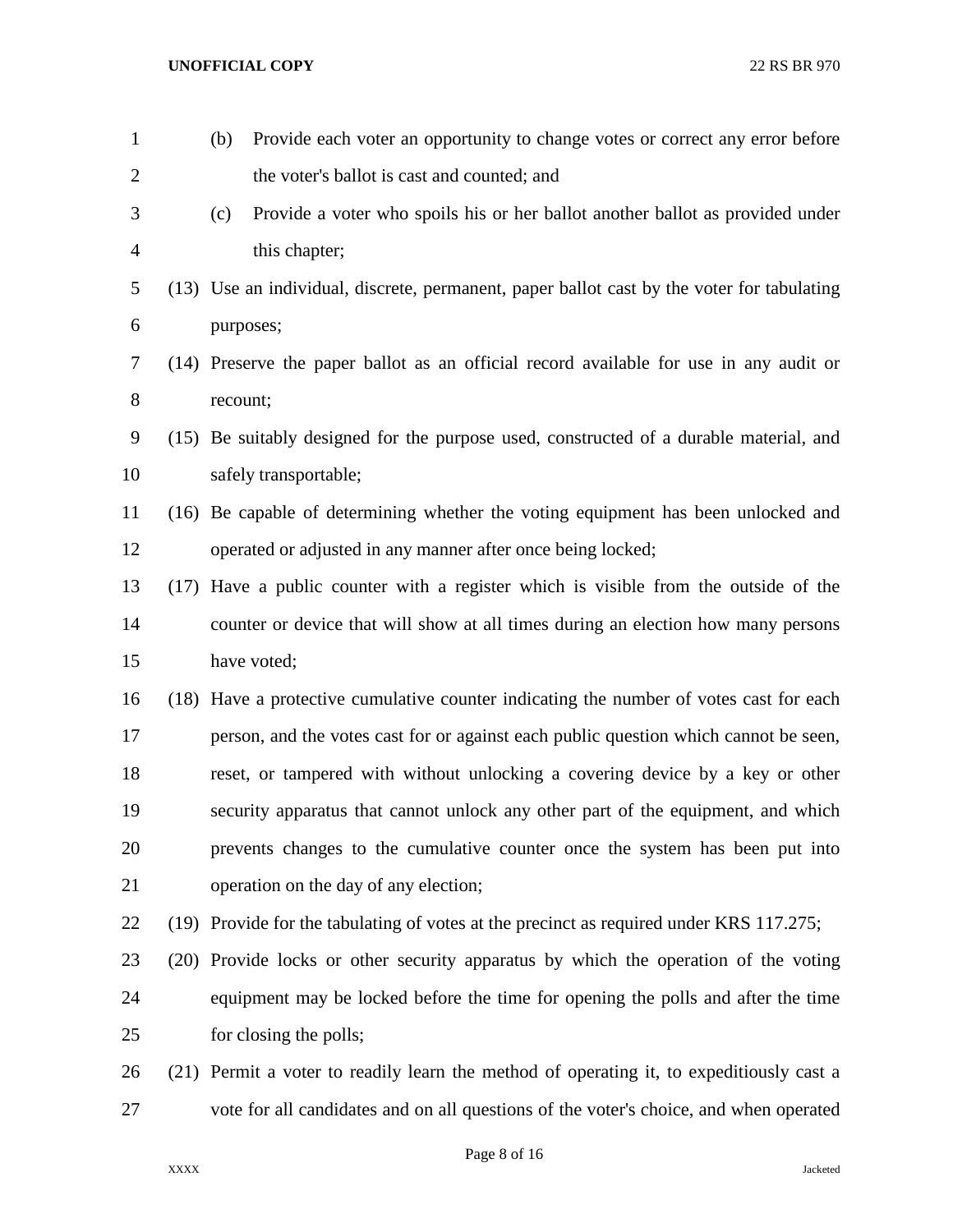| $\mathbf{1}$   |                                | properly, register and record correctly and accurately every vote cast;                    |
|----------------|--------------------------------|--------------------------------------------------------------------------------------------|
| $\overline{2}$ |                                | (22) Bear a number or other unique designation that will distinguish it from any other     |
| 3              |                                | voting equipment or voting system;                                                         |
| 4              |                                | (23) Produce a real-time audit log record for the voting system, and produce a paper       |
| 5              |                                | record with a manual audit capacity which shall be available as an official record for     |
| 6              |                                | any recount conducted related to any primary or election in which the system is            |
| 7              |                                | used;                                                                                      |
| 8              |                                | (24) Be accessible for individuals with impairments, including nonvisual accessibility     |
| 9              |                                | for the blind or visually impaired, in a manner that provides the same opportunity         |
| 10             |                                | for access and participation, including privacy and independence, as for other             |
| 11             |                                | voters;                                                                                    |
| 12             |                                | $(25)$ Be prohibited from connecting to a public network, including the Internet;          |
| 13             |                                | (26) Meet or exceed the standards for a voting system established by the Election          |
| 14             |                                | Assistance Commission, as amended from time to time, and those approved under              |
| 15             |                                | KRS 117.379; and                                                                           |
| 16             |                                | $(27)$ [ $(26)$ ] Meet such other requirements as may be established by the State Board of |
| 17             |                                | Elections in administrative regulations promulgated under KRS Chapter 13A to               |
| 18             |                                | reflect changes in technology to ensure the integrity and security of voting systems.      |
| 19             |                                | Section 6. KRS 117.155 is amended to read as follows:                                      |
| 20             |                                | In the following order, the county clerk shall:                                            |
| 21             | $\left( \underline{I} \right)$ | Place all ballots required to be placed upon voting equipment in such a manner as          |
| 22             |                                | will most nearly conform to the plan of arrangement prescribed by the Secretary of         |
| 23             |                                | State under KRS 118.215. The county clerk shall then }                                     |
| 24             | (2)                            | See that the counters referred to in KRS $117.125(17)$ and $(18)$ are set at zero, and     |
| 25             |                                | shall lock the operating device and mechanism and the devices protecting the               |
| 26             |                                | counters and ballots: [. The county clerk shall then ]                                     |
| 27             | $\underline{3}$                | Enter in an appropriate book, opposite the number of each precinct the                     |
|                |                                |                                                                                            |

Page 9 of 16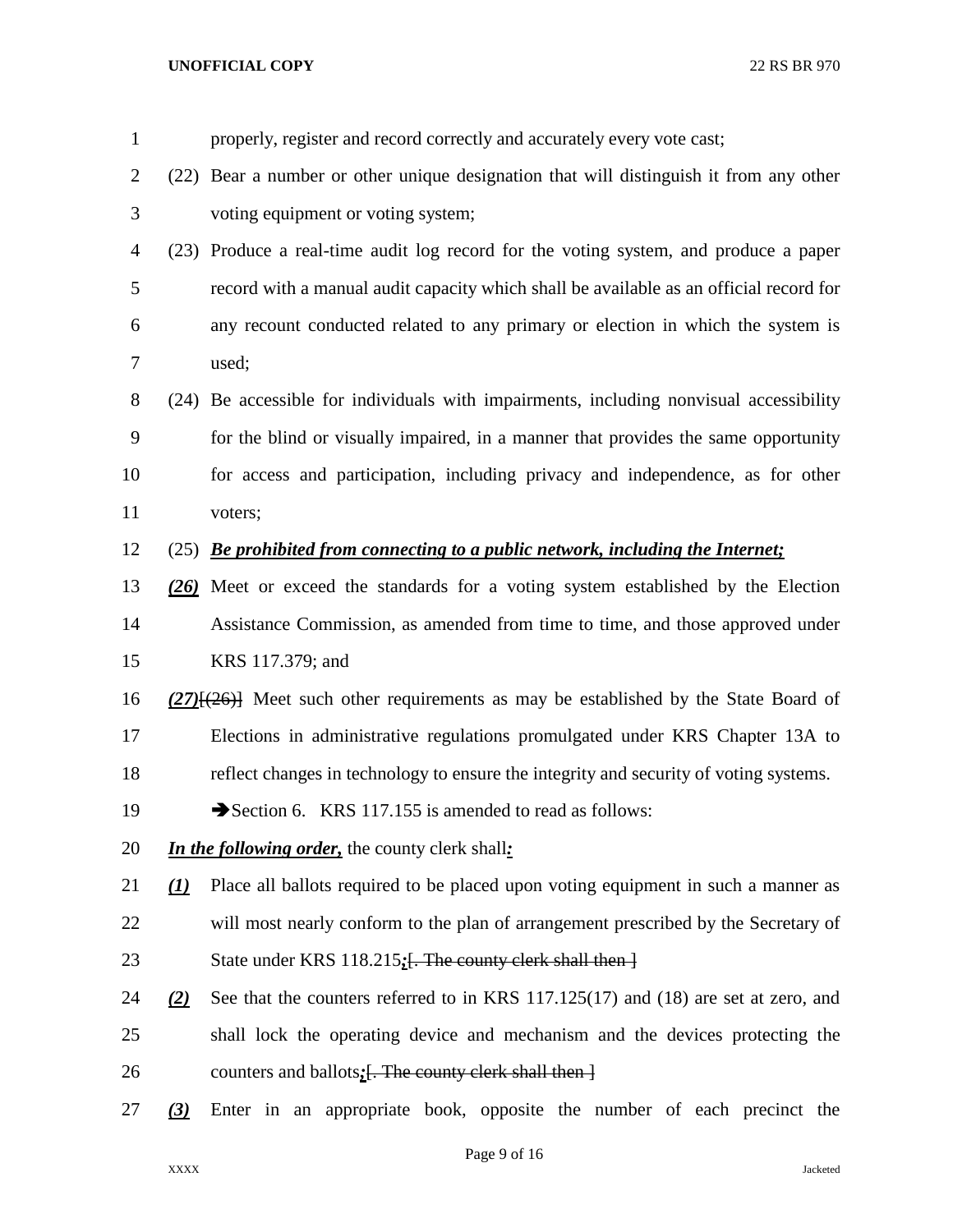- distinguishing number of the voting equipment or the unique designation to be used in that precinct*; and*
- *(4) Ensure that the voting system or voting equipment is not connected to a public network, including the Internet*.

Section 7. KRS 117.995 is amended to read as follows:

- (1) Any person appointed to serve as an election officer but who shall knowingly and willfully fail to serve and who is not excused by the county board of elections for the reasons specified in this chapter shall be guilty of a violation and shall be ineligible to serve as an election officer for a period of five (5) years.
- (2) Any county clerk or member of the county board of elections who knowingly and willfully violates any of the provisions of this chapter, including furnishing applications for absentee ballots, applications for federal provisional absentee ballots, and mail-in absentee ballots to persons other than those specified by the provisions of this chapter, and failure to type the name of the voter on the application form as required by the provisions of this chapter, shall be guilty of a Class D felony.
- (3) Any officer who willfully fails to prepare or furnish ballots, federal provisional ballots, federal provisional absentee ballots, or absentee ballots or fails to allow a qualified voter to cast his or her vote using voting equipment as required of the voter by this chapter shall be guilty of a Class A misdemeanor.
- (4) Any election officer who knowingly and willfully violates any of the provisions of this chapter, including failure to enforce the prohibition against electioneering established by KRS 117.235, shall be guilty of a Class A misdemeanor for the first offense and a Class D felony for each subsequent offense.
- (5) Any person who violates KRS 117.0861, or who signs a name other than his or her own on an application for an absentee ballot, the verification form for the ballot, an emergency absentee ballot affidavit, a voter or election official affirmation, or any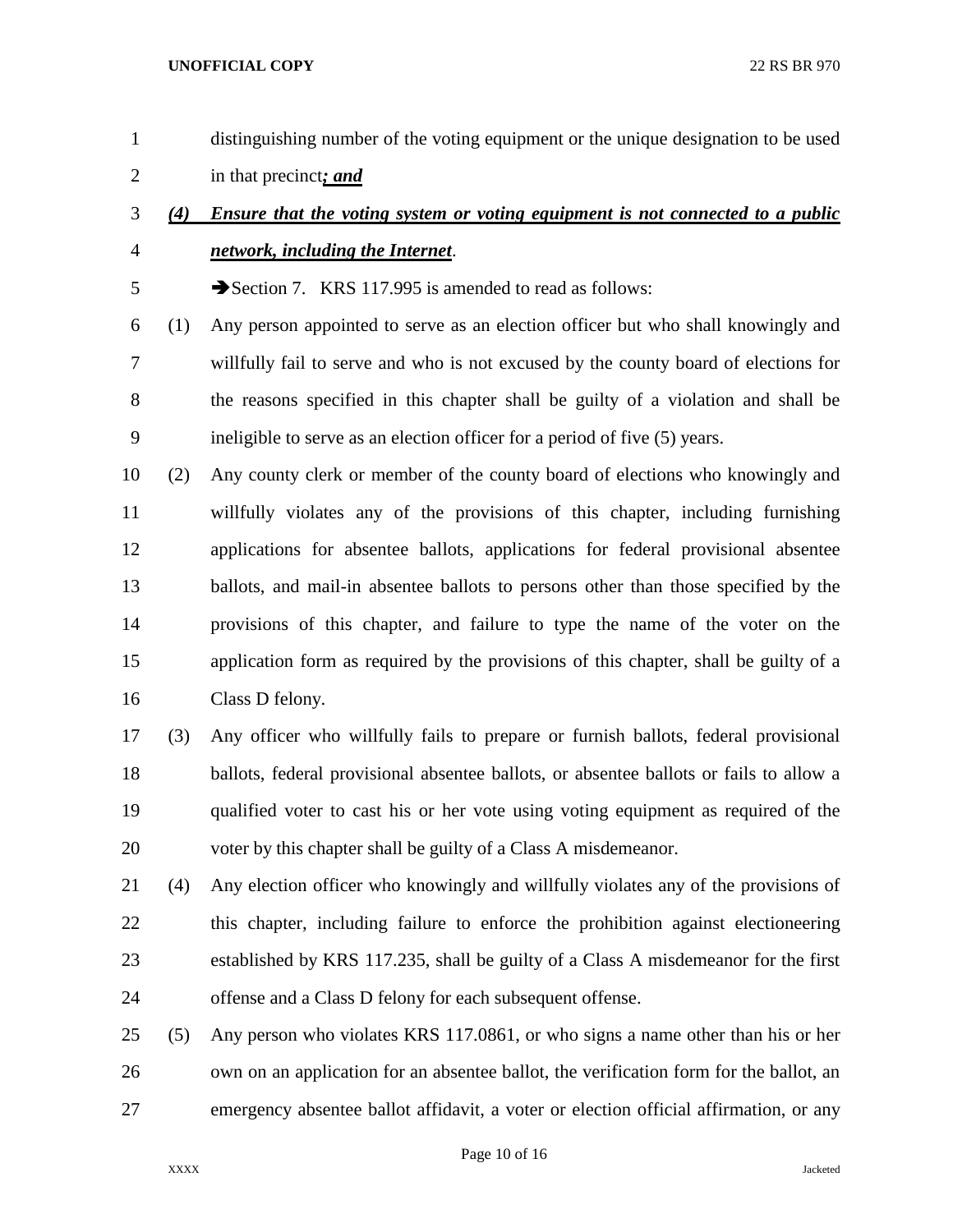person who votes an absentee ballot other than the one issued in his or her name, or any person who applies for the ballot for the use of anyone other than himself or herself or the person designated by the provisions of this chapter, or any person who makes a false statement on an application for an absentee ballot or on an emergency absentee ballot affidavit shall be guilty of a Class D felony.

 (6) Any person who violates any provision of KRS 117.235 or 117.236 related to prohibited activities during absentee voting or on election day, after he or she has been duly notified of the provisions by any precinct election officer, county clerk, deputy county clerk, or other law enforcement official, shall, for each offense, be 10 guilty of a Class A misdemeanor.

 (7) Any person who knowingly and willfully prepares or assists in the preparation of an inaccurate or incomplete voter assistance form or fails to complete a voter assistance form when required shall be guilty of a Class A misdemeanor for the first offense and a Class D felony for each subsequent offense; however, if a voter has been permanently certified as requiring voting assistance, there shall be no offense 16 for the failure of the voter to complete the form.

 (8) The members of a county board of elections who fail to provide the training to precinct election officers required by KRS 117.187(2) shall be subject to removal by the State Board of Elections.

 (9) Any local or state election official, including the Secretary of State, employees of the Secretary, and members of the State Board of Elections and their staff, who knowingly and willfully uses the voter registration roster in violation of KRS 117.025(3)(a) shall, for each offense, be guilty of a Class A misdemeanor.

*(10) Any person who knowingly and willfully directly connects, or attempts to directly* 

- *connect, a voting system or voting equipment to a public network such as the*
- *Internet at any time shall be guilty of a Class D felony for each offense.*
- 27 Section 8. KRS 117.275 is amended to read as follows: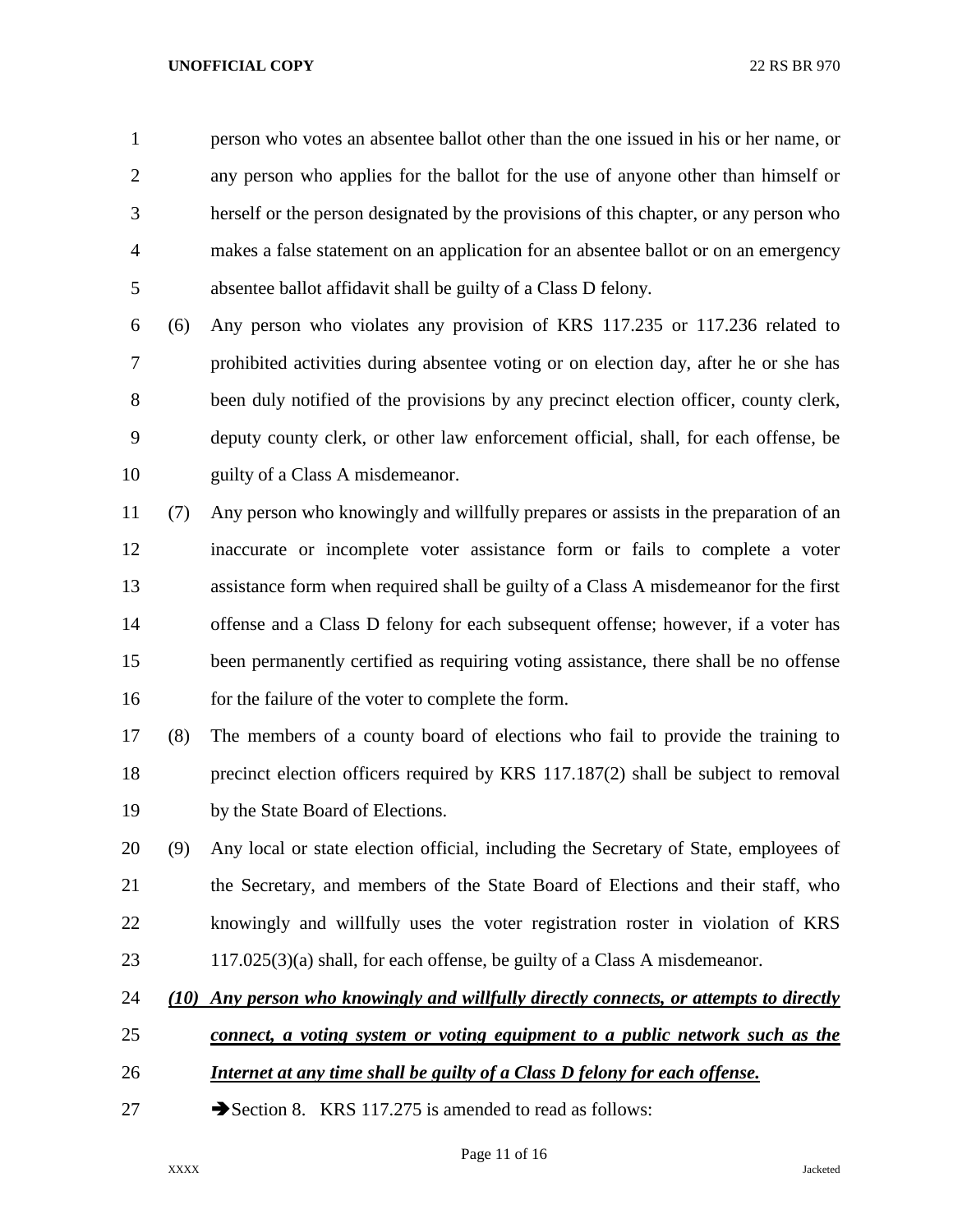- (1) At the count of the votes in any precinct, any candidate or slate of candidates and any representatives to witness and check the count of the votes therein, who are authorized to be appointed as is provided in subsection (9) of this section, shall be admitted and permitted to be present and witness the count.
- (2) As soon as the polls are closed, and the last voter has voted, the judges at that time shall immediately lock and seal the voting equipment so that the voting and counting mechanisms will be prevented from operating, and they shall sign a certificate stating:
- (a) That the voting equipment has been locked against voting and sealed;
- (b) The number of voters, as shown on the public counters;
- (c) The number registered on the protective or cumulative counter or device; and
- (d) The number or other designation of the voting equipment.
- The certificate, with any additional certificate previously prepared under KRS 117.035, shall be returned by the judges of election to the officials authorized by law to receive it. The judges shall compare the number of voters, as shown by the counter of the voting equipment, with the number of those who have voted as shown by the protective or cumulative counter or device.
- (3) Where voting equipment is used which does not print the candidates' names along with the total votes received on a general return sheet or record for that equipment, the procedure to be followed shall be as follows:
- (a) The judges, in the presence of the representatives mentioned in subsection (1) of this section, if any, and of all other persons who may be lawfully within the polling place, shall give full view of all the counter numbers;
- (b) The judges shall enter, in ink, the total votes cast for each candidate, and slate of candidates, and for and against each question on the return sheets; and
- (c) Each precinct election officer shall sign the return sheets, and a copy of the return sheets shall be posted on the precinct door.

Page 12 of 16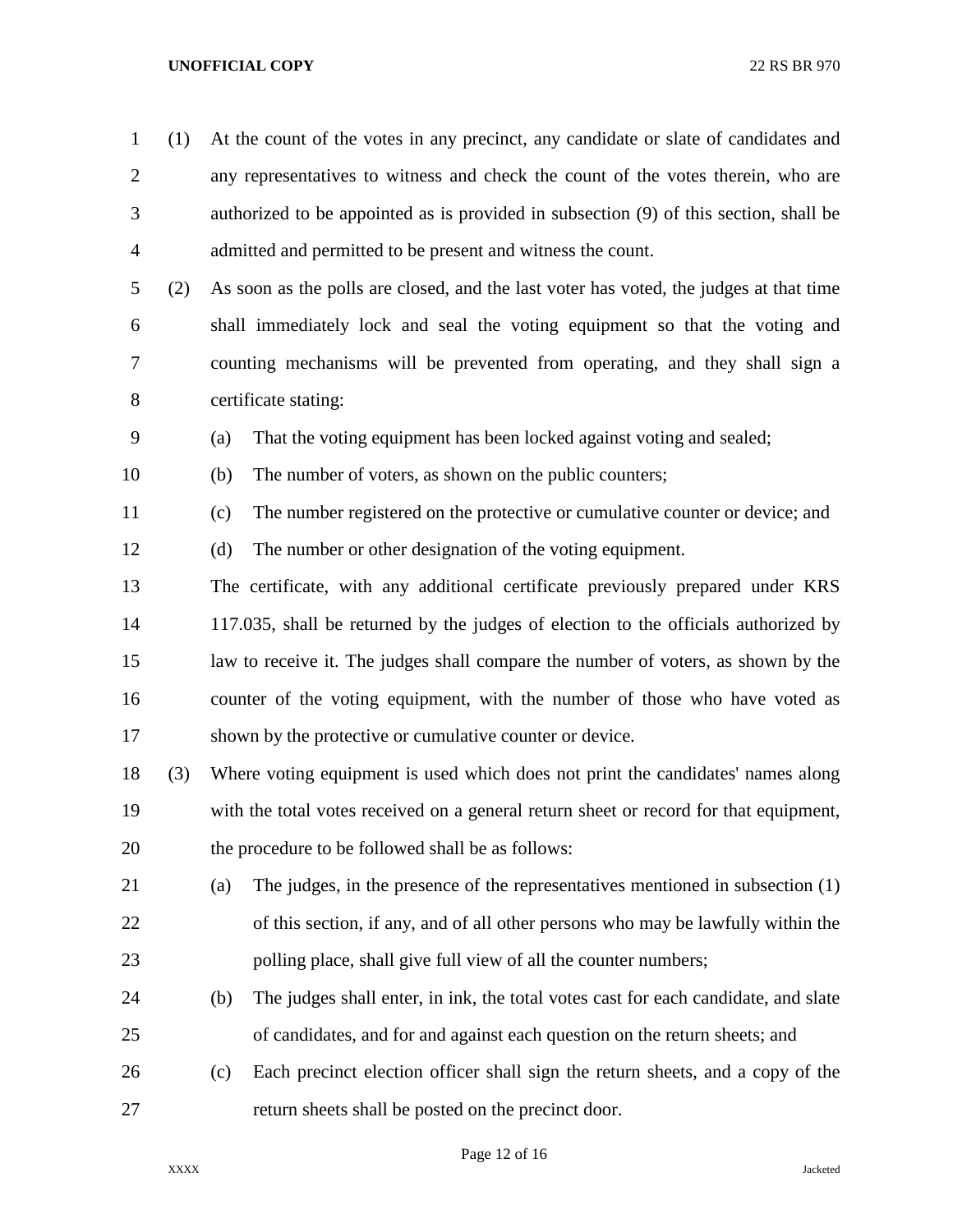- (4) Where voting equipment is used that prints the candidates' names along with the total votes received on a return sheet or record for that equipment, the precinct election officers shall sign the return sheets or record for the voting equipment, which shall be posted on the door of the precinct.
- 

 (5) If any officer shall decline to sign the return sheets, he or she shall state the reason in writing, and a copy thereof, signed by the officer, shall be enclosed with the return sheets.

 (6) Each of the return sheets, if applicable, and the record of the voting equipment shall be enclosed in an envelope. One (1) copy of the return sheets, if applicable, one (1) copy of the record of the voting equipment, and the write-in roll, if any write-in votes were cast in the precinct, shall be directed to the county board of elections of the county in which the election is being held. One (1) copy of the return sheets or record of the voting equipment shall be given to the county clerk of the county in which the election is being held and to each of the local governing bodies of the two (2) dominant political parties, but a local governing body of a dominant political party may decline a copy of the precinct election return by filing a written declination with the county board of elections prior to the election, and upon this declination, a printed copy shall not be issued to the political party so declining. The declination on file shall be effective for that election and any subsequent elections until revoked by the local governing body of a dominant political party by filing a written revocation with the county board of elections. The envelope shall have endorsed thereon a certificate of the election officers, stating the number or unique designation of the voting equipment, the precinct where it has been used, the number on the seal, and the number on the protective or cumulative counter or device at the close of the polls.

 (7) Following the tabulation of all votes cast in the election, including absentee votes and write-in votes, the county board shall mail a copy of the precinct-by-precinct

Page 13 of 16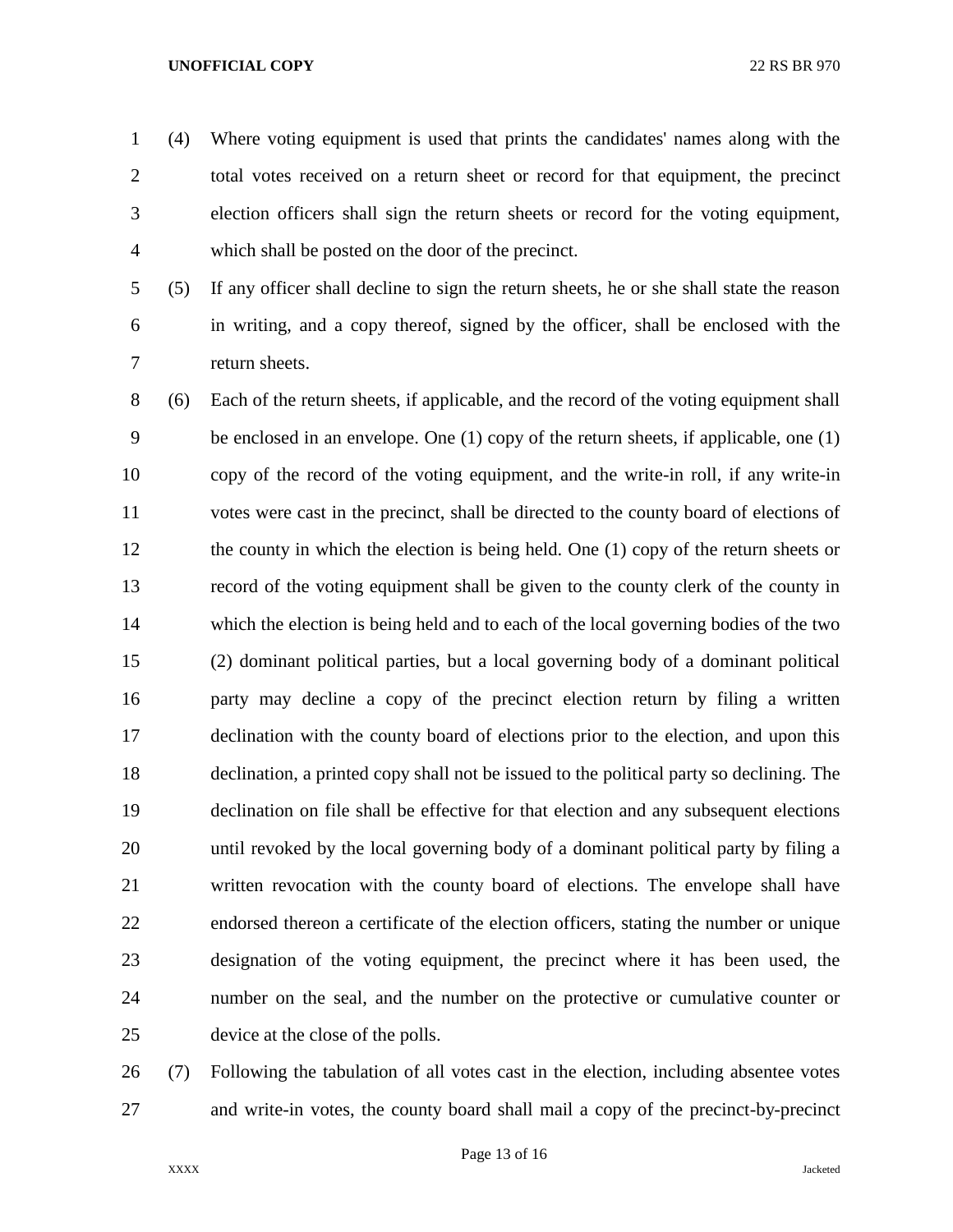summary of the tabulation sheets showing the results from each precinct to the State Board of Elections and the county clerk shall mail or deliver the precinct signature rosters from each precinct to the State Board of Elections during the period established by KRS 117.355(3).

 (8) As soon as possible after the completion of the count, the two (2) judges shall return to the county board of elections the keys to the voting equipment received and receipted for by them, and the county clerk in which the precinct is located shall have the voting equipment properly boxed or securely covered and removed to a proper and secure place of storage.

 (9) In primaries, each candidate or group of candidates may designate to the county board of elections a representative to witness and check the vote count. In regular elections, the governing authority of each political party, each candidate for member of board of education, nonpartisan candidate, political group candidate, political organization candidate, independent candidate, or independent ticket may designate a representative to the county board of elections to witness and check the vote count. The county board of elections shall authorize representatives of the news media to witness the vote count.

 (10) For all federal provisional ballots, if applicable, and supplemental paper ballots if approved as provided in KRS 118.215, after the polls are closed, the two (2) judges shall return to the county clerk's office the locked federal provisional ballot receptacle and the supplemental paper ballot box, all ballot stubs, spoiled ballots, and unvoted ballots at the same time as the tabulation of votes from the voting equipment is delivered. The county clerk shall issue a receipt for the number of ballot stubs, unvoted ballots, spoiled ballots, and the ballot boxes or ballot receptacle.

 (11) The county board of elections, or its designee, shall count and tally the supplemental paper ballots that have not been tabulated by automatic tabulating

Page 14 of 16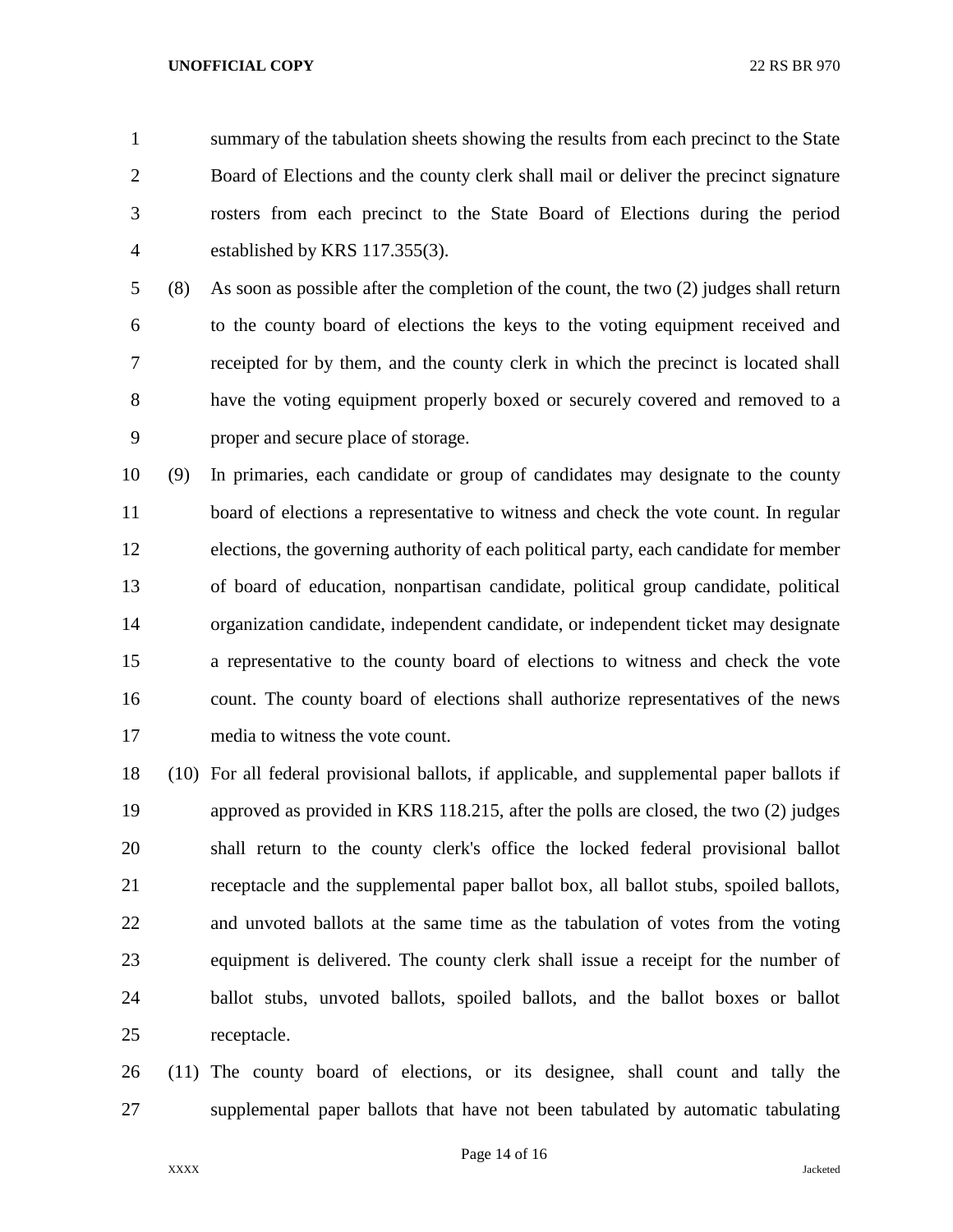equipment at the precinct, either manually or with the use of tabulating equipment 2 that has been certified by the State Board of Elections for use for that purpose in the county clerk's office. The results of the vote tally shall be certified by the county board of elections to the county clerk and to the Secretary of State.

 (12) The county board of elections shall tabulate the valid federal provisional ballots. The results of the vote tally shall be certified by the county board of elections to the county clerk and to the Secretary of State. The county board shall mail a copy of the precinct-by-precinct summary of the valid federal provisional ballot tabulation sheets showing the results from each precinct to the State Board of Elections.

 (13) The county board of elections shall authorize the candidates, slates of candidates, or their representatives, and representatives of the news media to be present during the counting of the supplemental and federal provisional paper ballots.

 (14) Except as otherwise required in this chapter, all records and papers relating to specified elections shall be retained for twenty-two (22) months, and the county clerk shall retain the voted federal provisional ballots, voter affirmations, election official affirmations, and the supplemental paper ballots for twenty-two (22) months and the unvoted federal provisional ballots, the voter affirmations, election official affirmations, and the supplemental paper ballots for sixty (60) days after each election day, after which time they shall be destroyed in a manner to render them unreadable by the county board of elections if no contest or recount action has been filed.

# *(15) During or after the counting of the votes, the following information shall not be transmitted by any election official as election results to any entity or person except those persons, election officials, or entities authorized by law to receive it*

- *as prescribed in this section, or as otherwise stated in KRS Chapters 117 to 120,*
- *or pursuant to a lawful order:*
- *(a) The completed certificate as described in subsection (2) of this section;*